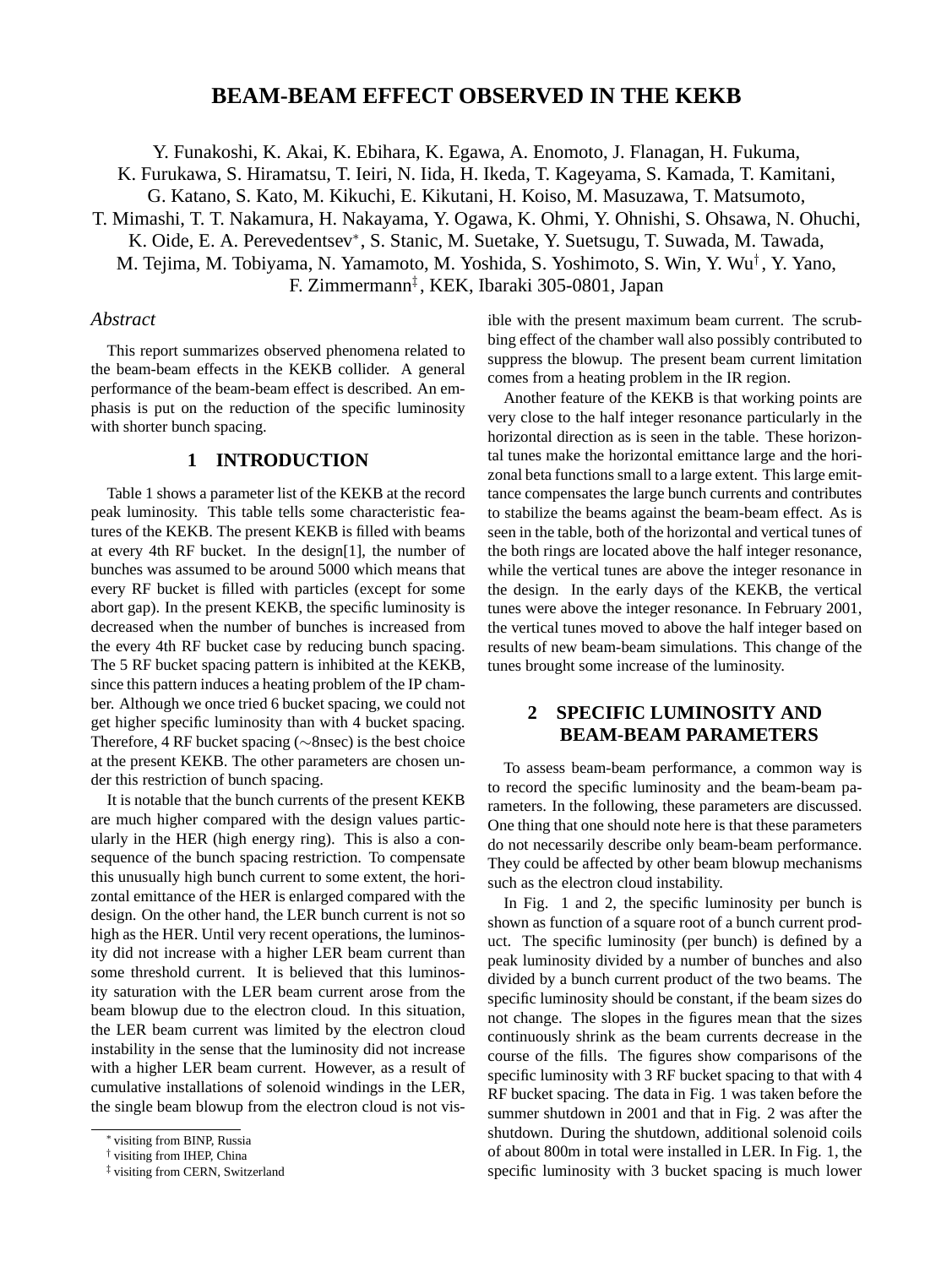|                                    | <b>LER</b>             | <b>HER</b>    |
|------------------------------------|------------------------|---------------|
| $\varepsilon_x$ (nm)               | 18                     | 24            |
|                                    | (18)                   | (18)          |
| $\beta_x^*/\beta_y^*$ (m)          | 0.59/0.0062            | 0.63/0.007    |
|                                    | (0.33/0.010)           | (0.33/0.010)  |
| bunch current                      | 1365                   | 918           |
| (mA)                               | (2600)                 | (1100)        |
| # of bunches                       | 1223                   |               |
|                                    | (5000)                 |               |
| bunch current                      | 1.12                   | 0.750         |
| (mA)                               | (0.52)                 | (0.22)        |
| bunch spacing                      | 8                      |               |
| (nsec)                             | (2)                    |               |
| bunch length                       | 5.3@6.6                | 5.5@12.0      |
| (mm@MV)                            | (calculation)          | (calculation) |
| $\xi_x/\xi_y$                      | 0.082/0.050            | 0.073/0.041   |
|                                    | (0.039/0.052)          | (0.039/0.052) |
| $\nu_x/\nu_y$                      | 45.512/43.566          | 44.512/41.586 |
|                                    | (45.52/44.08)          | (44.52/42.08) |
| Lifetime                           | 106@1365               | 299@918       |
| (min@mA)                           |                        |               |
| Luminosity                         | $7.35 \times 10^{33}$  |               |
| $\frac{1}{\text{cm}^2/\text{sec}}$ | $(1.0 \times 10^{34})$ |               |

Table 1: Present performance compared with the design. (Values in parentheses are the design values.)



Figure 1: A specific luminosity as function of a square root of the bunch current product. The data was taken on July 11 and 12 in 2001 (before the summer shutdown). The green and red dots denote the data with 4 bucket spacing and 3 bucket spacing, respectively.

than that with 4 bucket spacing. If the beam blowup is induced purely by the beam-beam effect, the two curves in this graph should overlap. Therefore, the different behavior of the two curves indicates that a beam blowup mechanism other than the beam-beam effect plays a part in the blowup. Since the beam blowup is usually observed in the vertical direction of the LER beam, the electron cloud instability is the first candidate for this mechanism. However, even below the threshold beam current of this instability, the specific luminosity with 3 bucket spacing is much lower than that with 4 bucket spacing. Therefore, we can not attribute this difference to the electron cloud instability alone. We



Figure 2: A specific luminosity as function of a square root of the bunch current product. The data was taken on Nov. 9 and 10 in 2001 (after the summer shutdown).



Figure 3: A current dependence of the specific luminosity with different bunch spacing of 4 bucket (red) and 24 bucket (green). These two data sets were taken in the same day (March 10 2001).

might have to consider a synergistic effect of the beambeam effect and the electron cloud instability. Recently, E. A. Perevedentsev et al. and K. Ohmi independently proposed a model in which a coherent beam-beam instability of the head-tail type could be induced by the beam-beam effect combined with some ring impedance [4] [5]. This model might be applicable to the present case by considering the electron cloud as the impedance source. After addition of solenoid coils during the summer shutdown in 2001, the situation changed. As is seen in Fig. 2, the specific luminosity with 3 bucket spacing is much improved, while the improvement with 4 bucket spacing is small.

A more fundamental question is that the origin of the steep slopes of the curves in Fig. 1 and 2. Since the continuous beam blowup during the fill seems quite unusual compared with conventional colliders, the origin of these beam size enlargements has been controversial. There has been some doubt that the beam blowup comes not from the beam-beam effect but from the electron cloud instability. This doubt seemed to be supported by an observation that the beam blowup is mainly observed in the vertical direction of the LER. To distinguish these two effects, an experiment with longer bunch spacing of 24 RF buckets